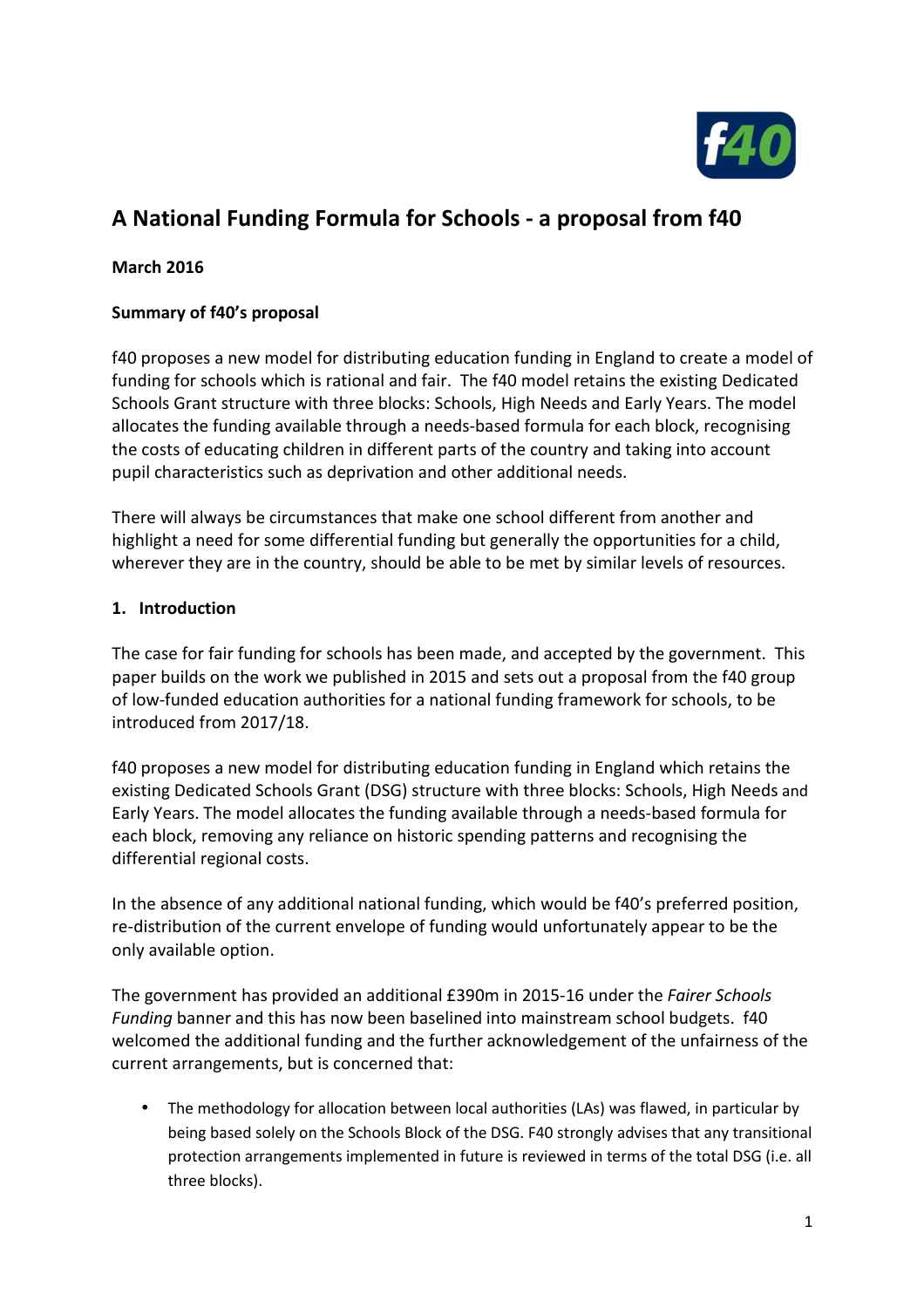• Fundamental reform is still needed; the Fairer Schools Funding is a limited, temporary fix: a down-payment on the path towards a new national funding formula.

# **2. The case for a National Funding Formula**

To briefly re-state the case for fundamental reform:

- The existing funding model has no rationale and is clearly unfair. Mainstream school funding has become more and more of a 'mess' with a tangle of funding caught up in the Minimum Funding Guarantee (MFG) and capping. There is no rationale for the funding of High Needs or Early Years either. A new start is needed.
- The inconsistencies in funding for individual schools with similar characteristics across the country are too great.
- A national formula for Schools Funding would minimise the problem of a child with similar needs attracting very different levels of funding if they attend a school on one side of a local authority boundary rather than another whilst recognising the different regional costs.
- Schools in low funded areas have inevitably had to prioritise meeting their core costs and have struggled to improve outcomes for vulnerable pupils as a consequence. Fair funding will enable schools to be judged fairly on the outcomes their pupils achieve.

# **3 Key Principles**

The f40 model is based on the following principles/features:

- It offers a formula for distributing the national schools budget to local authorities based on a clear rationale: from 2017-18 education funding can be geared towards improving educational standards across the country rather than perpetuating an inequitable distribution of the national budget.
- The f40 national funding formula has, as its main building block, a core entitlement at pupil level. The formula enables a school to have access to similar resource levels for a child's basic classroom costs i.e. the share of a teacher and teaching assistant. The core entitlement reflects different needs and costs at the various Key Stages.
- The formula contains factors to reflect pupil level needs beyond the core entitlement (e.g. deprivation and high incidence SEN) and factors to reflect the needs of small schools that are necessary in a local authority's structure. The Department for Education (DfE) will need to provide clarity about what needs and outcomes each factor is seeking to address.
- All funding formula factors used in the proposed model allocate the same flat rate per pupil across all regions and appropriate area cost adjustment will be applied accordingly.
- f40 would ideally include all current grant funding streams (i.e. Pupil Premium) in the overall proposed model. However, for the purposes of this proposal, the current Pupil Premium funding allocated nationally has been excluded due to current central government policy. There is no doubt that if the current cost of Pupil Premium were to be mainstreamed it would provide a significant contribution to the increasing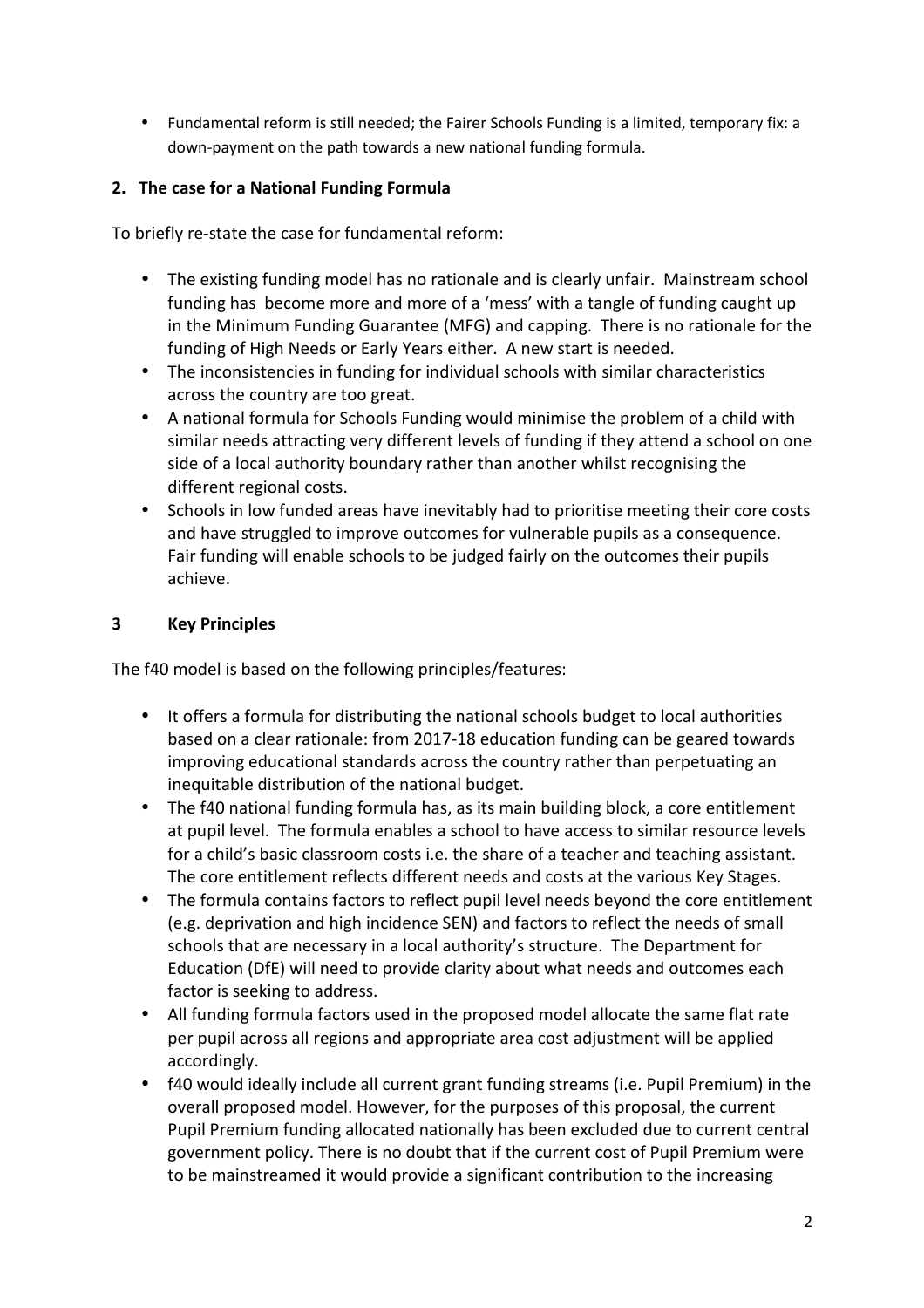employment costs on schools and still allow for some support for deprivation within the formula.

• Local authorities, following discussion with the local Schools' Forum, would be free to move funding between Schools, High Needs and Early Years blocks.

**Note**: In order to afford the funding rates as indicated in the revised f40 formula an additional £734.9m DSG would be required. The figures that have been included within the model are based upon 2015 data and allow no consideration for changes in national insurance contributions, changes to pension contributions or wage increases (and revisions to differentials) brought about by the living wage or any reductions to academies arising from changes to the Education Services Grant (ESG). These calculations provide a view on the cost of providing education in 2015 assuming other funding streams such as the ESG and Pupil Premium are maintained at 2015 values. The future 75% reduction in ESG is expected to have a significant adverse impact. An option for scaling back to current funding levels is also provided, but it must be clear that in the long term funding should be applied to make up this shortfall.

# **4. The National Funding Formula: a Framework**

In considering the national funding formula, f40 concluded that it favoured a proposal which resulted in a core formula to produce a local authority level total, with each local authority then having discretion on how the total is allocated within the area. This option would ensure consistency in the overall level of funding whilst offering the local flexibility needed, together with very sharp local accountability. We propose the following arrangements for the Schools Block:

- The national pot for the Schools block should be increased to take account of exceptional pupil growth. (i.e. exceptional pupil growth as defined by the DfE).
- The Schools Block should then be distributed between local authorities on six formula factors:
	- o Basic entitlement (formerly age weighted pupil unit)
	- o Deprivation (based on Ever 6 FSM data only)
	- o Low prior attainment
	- o English as an Additional Language (EAL)
	- o Lump sum
	- o Sparsity

 (Attached as an Appendix is a technical note which provides further information on each of the six formula factors).

• Area costs to be added, on the 'hybrid' model. This will be applied to all pupil-led factors to reflect regional differences in costs.

Note: this closely matches the DfE's seven 'Minimum Funding Level' factors but removing the Looked-After Children factor (on the grounds that LAC numbers are volatile, and therefore a poor, indicator of need).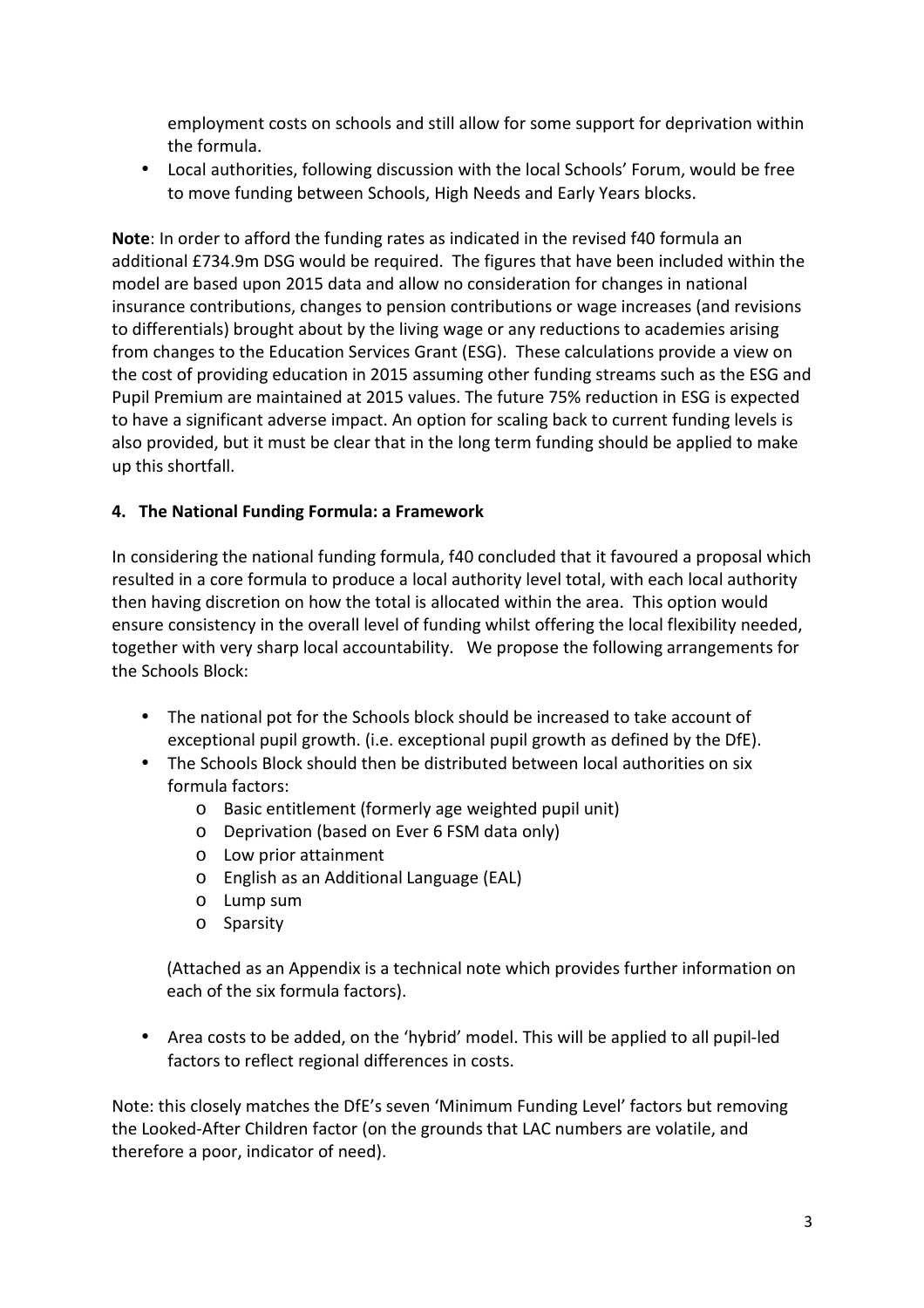f40 agrees that, in the interests of transparency, local authorities should use common criteria and data for deprivation, low prior attainment and EAL.

The formula for distribution from DfE to LA level will need to be sufficient to cover the needs of the premises related factors such as rates, split sites, joint use or other exceptional circumstances that a national formula cannot hope to cover in the long term other than by reference to actual costs.

It must further be remembered that the basic entitlement and lump sum are simple to distribute, but that schools are not generic and that there are significant numbers of extraordinary circumstances which account for small sums nationally, but which are significant sums to the schools concerned. The position of these exceptional items is not static either and that local authorities put considerable effort into managing these arrangements annually. Joint Use arrangements, for example, are mostly based on individual contractual agreements which need to be managed in the context of the funding formula to ensure that the contract can be adhered to by the school or academy concerned. Similarly, split sites will vary from school to school, but will equally impact on the funding formula. If LAs are not to be involved in overall school funding they must be able to pass full costs to schools and the school must be funded to afford these costs otherwise schools with exceptional circumstances will remain disadvantaged as far as teaching is concerned compared to similar schools.

Local Authorities/Schools Forums should be free to:

- add additional factors e.g. split sites and leases
- shift funding between the three blocks
- agree any de-delegations from all LA maintained schools.

We see no need for restrictions or regulation (i.e. de-delegation) given the level of accountability.

Central costs (e.g. co-ordination of admissions and the costs of the Schools Forum) should be met from the Schools Block as now but with no restrictions – Schools Forums should be free to determine the appropriate level of central costs.

# **5. The High Needs Block**

Following the DfE-commissioned ISOS Partnership research project on the funding for young people with SEN, we warmly welcome the recommendation that consideration should be given to a formulaic approach for the allocation of the High Needs block.

However, it is disappointing that a formal response to this research, along with any additional evidence, has not been published by DfE. Revising distribution of the High Needs block is likely to be particularly challenging and will therefore require more time to fully consider and make an informed response and recommendations. Although f40 is open to the use of indicators of need that may be appropriate for distributing the High Needs block, we do have concerns in respect of the direct link to identifying need in LA areas, and the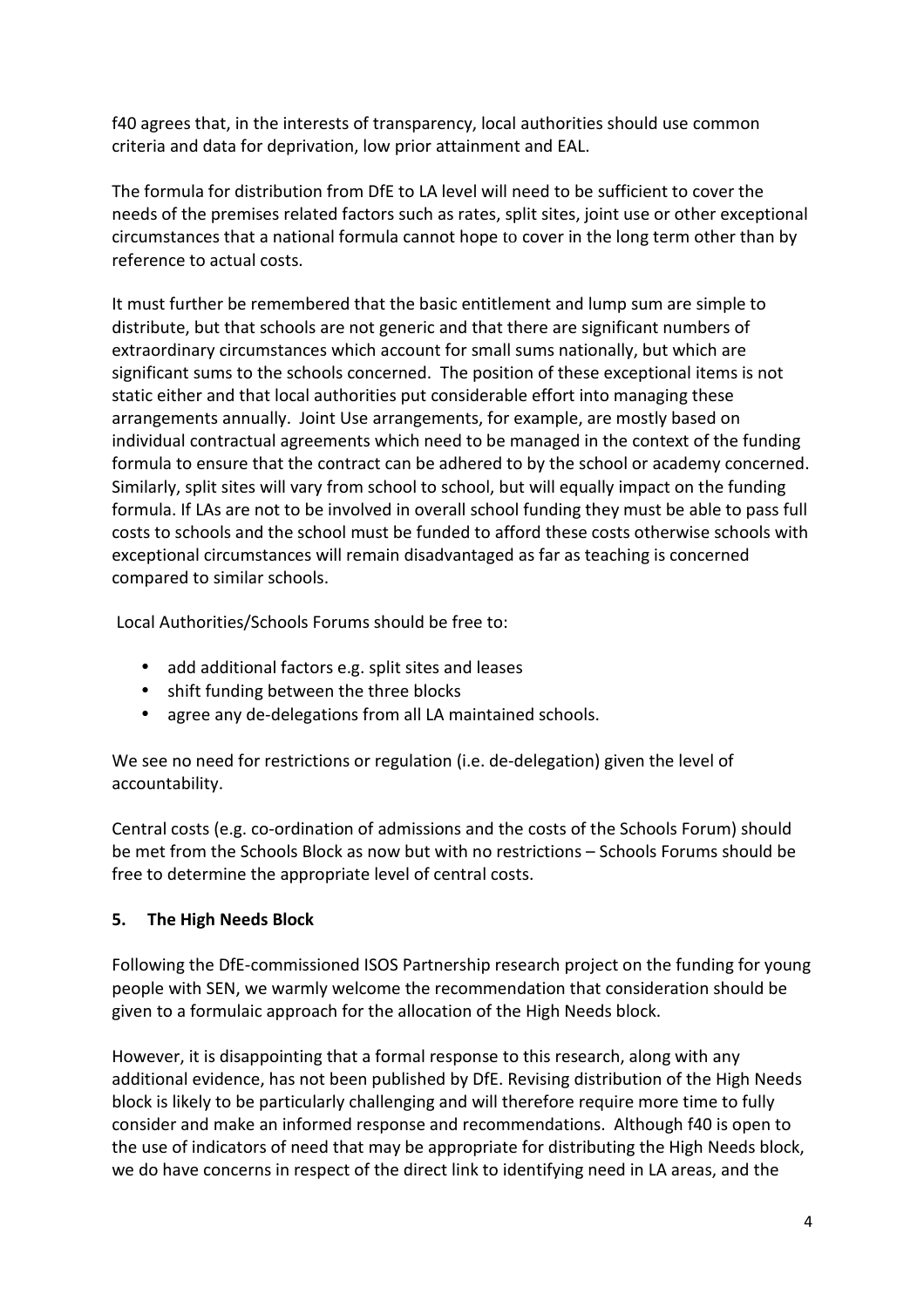relative weightings that could be applied within a formula. Given the relatively weak correlation of many potential indicators we believe that overall pupil numbers should be the main factor for distribution with limited weightings being applied to reflect proxy indicators such as deprivation, prior attainment and the disability living allowance.

Whatever formula is implemented there is a concern that the redistribution of the three blocks independently could have a deeply adverse effect on some LAs and this needs to be considered as part of the whole DSG and not as separate elements. There will need to be some sense checking of the outcome of the proposals for a formulae against the old GUF differentials to ensure that any narrowing of the distribution gap in one block is not inadvertently instantly lost by the redistribution of the other blocks, and that overall the difference between top and bottom funding levels feel justifiable.

Under the f40 proposal special schools, alternative provisions schools and other High Needs providers would still be funded through a combination of place numbers and top ups based on the needs of individual learners. But all the funding (i.e. to include all High Needs place funding) would be allocated to LAs through the formula-based High Needs allocation with LAs, in consultation with Schools Forums and local providers, having discretion to vary place numbers. This removes the cost and bureaucracy associated with the current process, including 'exceptional needs' cases, managed through the Education Funding Agency (EFA), and enables local authorities to commission provision flexibly.

Consideration is required around regional specialist setting place numbers which attract pupils from a number of local authorities and the financial impact on the host LA for the place (£10k) costs.

### **6. The Early Years Block**

F40 has concerns that the current national Early Years funding envelope is already insufficient to deliver the existing entitlement to two, three and four year olds whilst recognising the continuing increase in numbers and costs to providers. Following the government commitment to extend the free entitlement to 30 hours for working parents there is further uncertainty as to the ongoing sustainability within the sector including the requirement for providers to meet the cost of the national living wage. Although there has been a commitment to an extra £1 billion per year by 2019-20 for childcare, including £300 million for a significant uplift to the hourly funding rate paid to providers, increasing the national average hourly rate from £4.56 to £4.88, there is a risk that this will still not be sufficient in some areas.

Ideally, we would have liked to have presented more detailed proposals for Early Years, but this has not been possible because, at the time of writing this paper, the DfE has not provided appropriate data as to how the extra funding will be allocated and assumptions around the take-up of the extended 30 hours entitlement to make a considered proposition.

However, we have developed some temporary proposals for the Early Years block, based upon providing the average rates announced in early December 2015 for funding local authorities, but due to the anomalies in the resulting distribution will require further work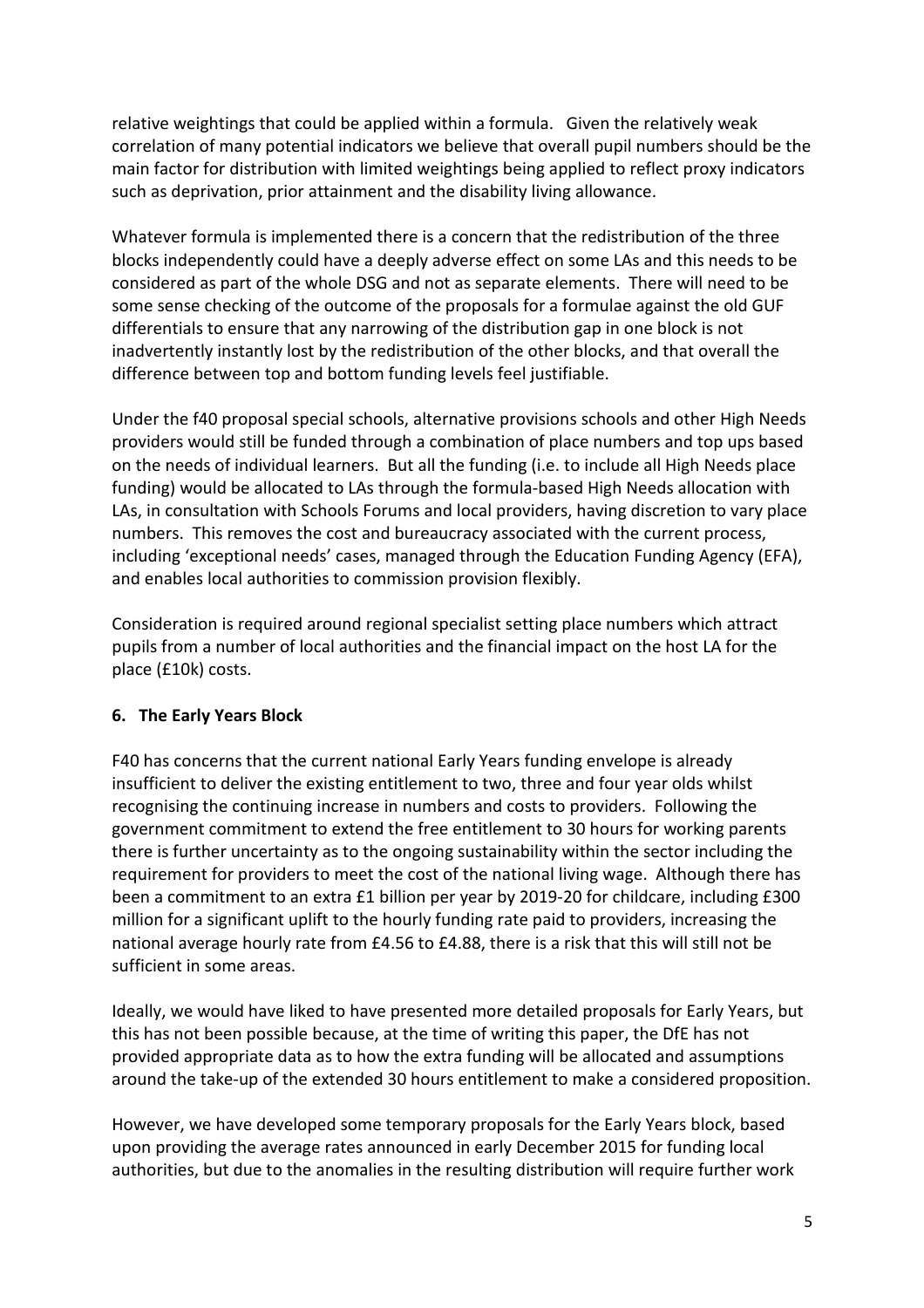to consider the interaction of the pupil premium on both the 2 year old and 3 and 4 year old rates paid.

The formula in our interim model is based on the number of 2 year olds, and 3 and 4 year olds, on the census data, via a flat rate per pupil. We are conscious that the pattern of Early Years provision varies widely across authorities. But as with the other DSG blocks, we do not believe that the distribution of the national budget to local authority level should take account of historic factors or current spending patterns. The formula allocates:

- A flat rate amount for:
	- o Each 2 year old on roll
	- o Each 3 or 4 year old on roll

In theory, we believe the allocation for 2 year olds should be weighted by 1.2 times. This reflects the approximate actual balance of costs given the likelihood that many children will be in mixed groups. However, the allocations provided to meet the average rates paid as announced do not meet this weighting.

• An allowance for deprivation. This allocates 3% of the national total using the number of 3 and 4 year olds qualifying for the Early Years Pupil Premium (EYPP). The model is consistent with the approach taken for mainstream schools. This allows an individual deprivation hourly supplement to be calculated for each local authority. All current qualifying 2 year olds meet deprivation criteria so a single hourly rate is applied for all 2 year olds

Funding EYPP has been included in the f40 model in the way that the Pupil Premium has been included in the announced average rates. However, this is now inconsistent with the Schools Pupil Premium.

As for the Schools and High Needs blocks, area costs are added using the hybrid method.

There is no allowance for SEN in these figures and Early Years SEN will need to be considered as part of the High Needs block

### **7. Other School Funding Issues**

We recommend that the allocations for EAL, deprivation and low prior attainment are 'smoothed' by averaging data over three years.

We proposed last year that rates be removed from school funding, or as a minimum all schools, not just Voluntary Aided, Foundation Schools and Academies, should be entitled to an 80% rebate. That remains f40's position. However, this is a complex issue and beyond our remit to make detailed recommendations. As an interim step we propose that rates (and rents where these concern land or buildings that are intrinsic to the running of the school) be funded at the LA level for all schools and academies.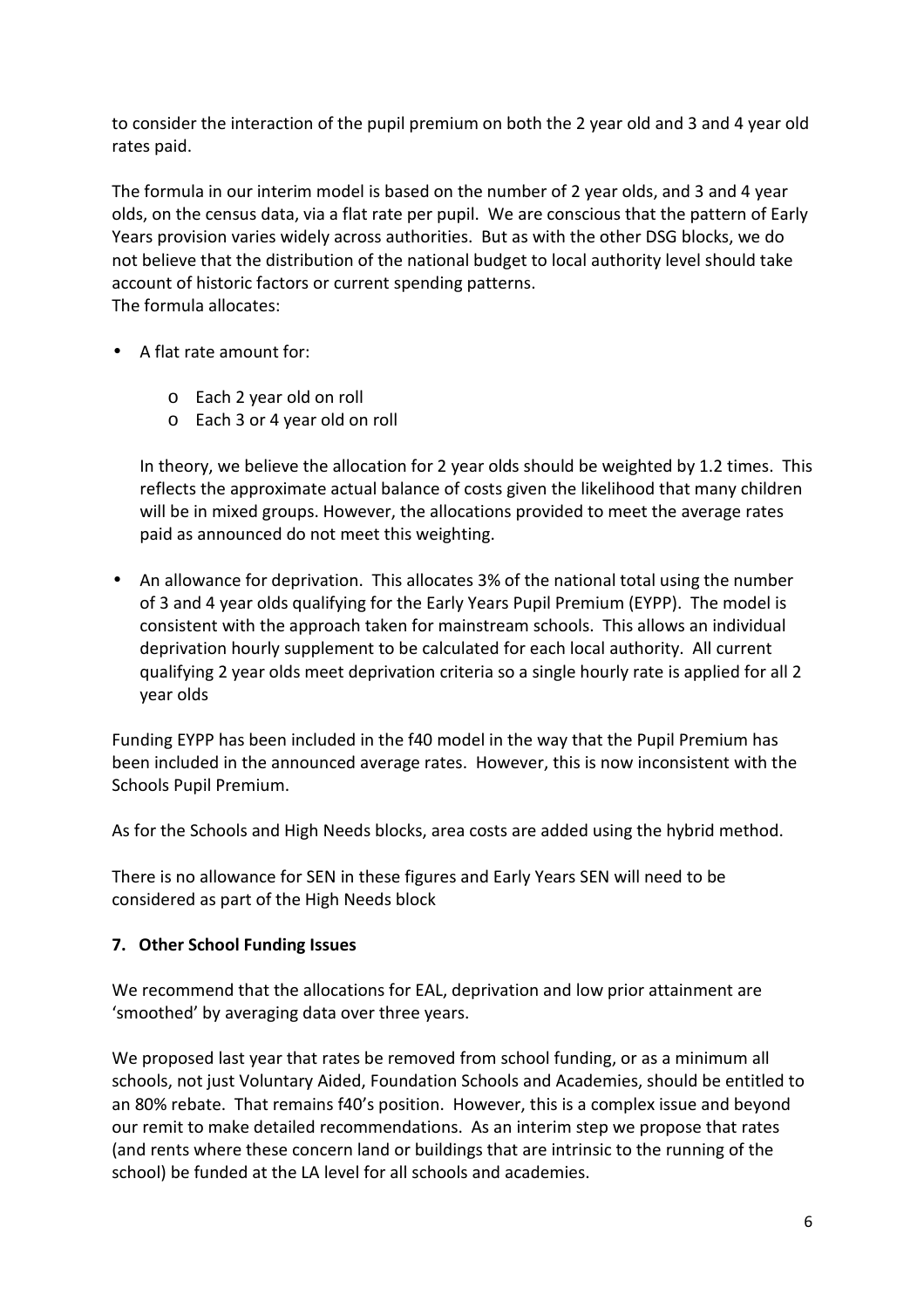We feel it is vital that the formula should apply to all maintained mainstream schools and academies in exactly the same way and on the same funding year. Our preference would be for the academic year.

All school funding should be through a single stream i.e. no specific grants and incorporating the Pupil Premium. We acknowledge that there has been a strong political commitment to maintaining the Pupil Premium as a separate funding stream. But it remains f40's view that it should be incorporated within the main funding for schools.

The school funding system should be cost-effective to administer. All allocations to schools and academies should be administered by the LA as this would remove the costly and bureaucratic formula replication (i.e. recoupment) undertaken by the EFA. Local authorities must manage the whole system to enable the required flexibilities to take account of all the individual circumstances that exist. If LAs are left to 'manage' the difficult elements of school funding such as premises, high needs costs and pupil growth, they will need to have complete oversight of the funding system to utilise flexibilities to support schools in their area. It will not be possible to reduce every element of school funding to a formula and it will not be possible for LAs to commit to maintaining small elements of the system that the DfE considers too difficult – the losers will be schools that are already managing different arrangements for a variety of reasons and this will make those arrangements even more difficult to manage.

### **8. Implementation**

f40 remains concerned about the impact of allocating the additional £390m for 2015-16 by reference to the Schools block only. This has resulted in significant allocations to authorities that are already comparatively well-funded, whilst some very low funded authorities have received little or no increase.

Our very strong view is that the changes we propose here for the Schools block should be implemented for 2017-18, alongside a formula based approach to the High Needs and Early Years blocks.

It continues to be f40's position that in order to rectify the historic unfairness in school funding, a new formula-based approach to allocating the DSG should be phased in over a three year period. We appreciate the need for year-on-year changes to be manageable for individual schools but contend that, should ministers wish to continue some form of MFG, greater flexibility will be needed in order to:

- Manage the position where budget allocations through MFG are clearly excessive for some schools.
- Avoid a lengthy transition period which then perpetuates unfair funding.

We propose the following specific transitional arrangements on the total level of DSG allocated to local authorities:

- Year 1 no LA loss greater than 3%;
- Year 2 no LA loss greater than a further 3%; and
- Year 3 Implement full formula allocation.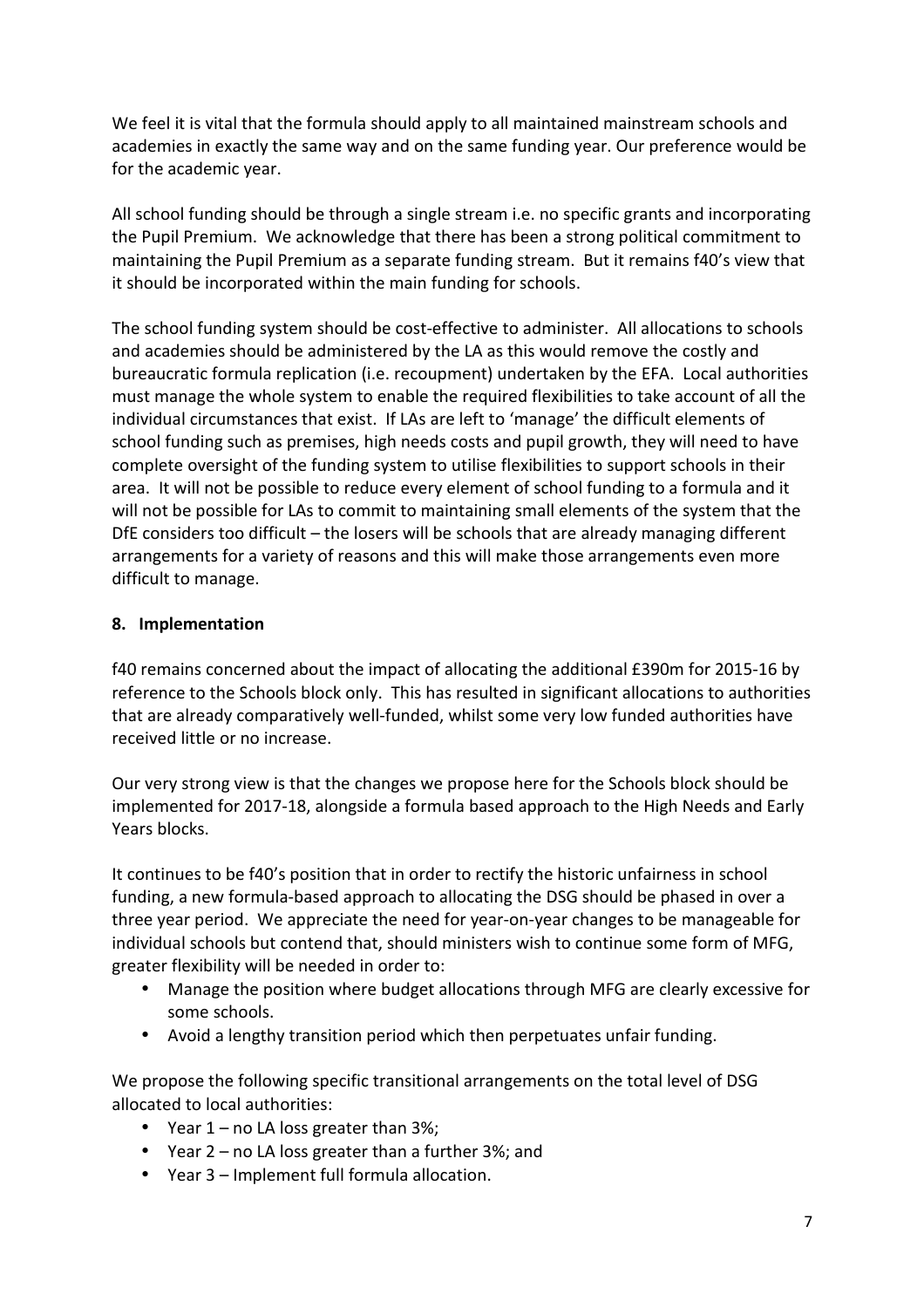We recognise that the loss in year 3 for some authorities will be too large to effectively manage and request the DfE consider identifying some additional transitional funding to smooth the process over a longer period.

We anticipate the above could be financed by re-deployment of funding to be released by the ceasing the transitional protection afforded to some academies, alongside any further efficiencies found by the DfE. LAs should have discretion to operate a MFG at a level that suits their particular circumstances in agreement with Schools Forum, but no higher than 0% per pupil and no lower than the nationally prescribed transitional rate.

# **9. In Conclusion**

We remain strongly committed to the introduction of a national funding formula for the Schools block and to a formula approach to the other DSG blocks. This is the only way to address the historic unfairness and inconsistency in school funding. We believe a workable model can be developed for 2017-18.

**f40 March 2016**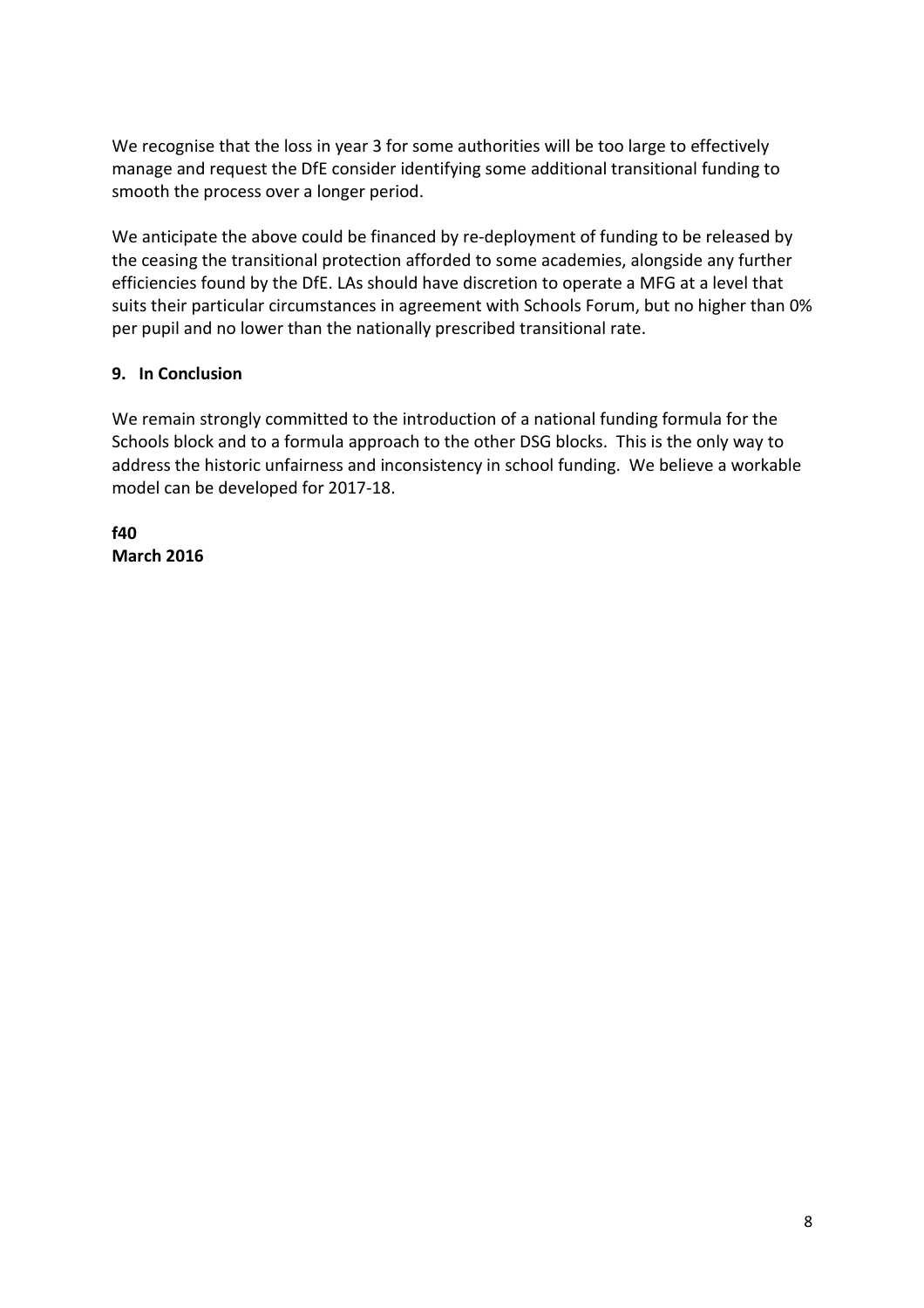# **Appendix**

# **Technical Note – f40 Formula Factors for the Schools Block**

The following notes set out how the formula has been derived.

### 1. **The Basic Entitlement, formerly known as the AWPU (Age weighted pupil unit – an amount per pupil in the school)**

The basic pupil entitlement is constructed for Key Stage 1/2, Key Stage 3 and Key Stage 4 using assumptions on:

- Teaching group sizes
- Teacher contact time, including an allowance for planning, performance and assessment (PPA)
- Teaching assistant time
- Absence through sickness, maternity etc.
- Leadership costs
- Non class staff costs
- Resources
- Exam fees (Key Stage 4 only)

Pupils are funded by their key stage and not the type of school they attend. So primaryaged pupils in middle schools will be funded for using primary factors, and secondary-aged pupils will be funded using Key Stage three factors. The same applies for pupils in allthrough schools.

We calculated a basic entitlement value for each key stage of education (KS1-4) based upon known or estimated costs using published teachers' pay scales, benchmarking data or professional experience.

Perhaps the biggest assumption in this was assumed class sizes of 29 in primary phase, 22 in Key Stage 3 (years 7-9) and 19 in Key Stage 4 (years10-11). These numbers are based upon the average class size needed at each age. It might be suggested that for the primary sector we should be using 30 to match the infant class size legislation which states that no infant may be taught in a class of more than 30 where the majority of pupils in the class are age 6 or under. But there are occasions in a school life where it is necessary to teach children in smaller classes for some of the time and 29 is a reasonable average.

For secondary schools whilst a cohort entering the school is likely to be a multiple of 30, it is not possible to teach all lessons in groups of thirty. At Key Stage 3 schools often need to stream pupils for some academic lessons and create smaller classes, many schools don't have science or DT (design and technology) spaces that are capable of taking a group of 30 pupils at once (either physically or safely). When you average out the amount of time pupils spend in smaller classes across the whole curriculum an average class size of 22 is the norm.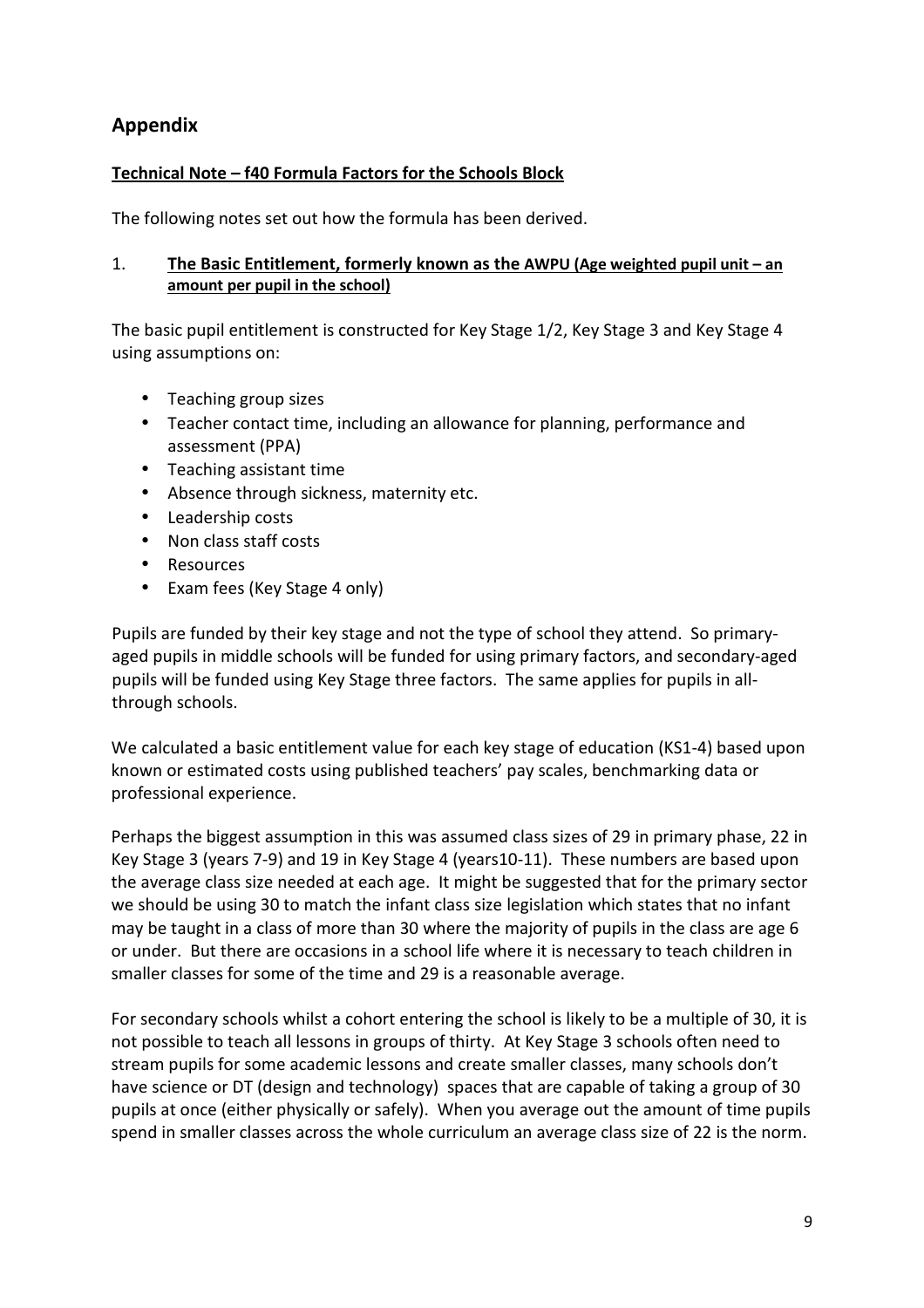At Key Stage 4 we have all the same issues that are there at Key Stage 3, but with the added complication of subject options for GCSEs. Schools need to offer a breadth of choice to cover the likely life paths of pupils in the future and this brings the average class size down to 19.

The class size and education in England evidence report<sup>1</sup> shows that in 2011 primary classes were on average smaller at about 26.5 and for secondary schools (i.e. both Key Stages 3 and 4) were about 20.5. There is KS1, KS2 and whole school data from the 2014 census<sup>2</sup> which shows that the England Averages are KS1 26.8, KS2 26.9 and secondary schools 20.5

# 2. The Lump Sum

The model aims to meet the basic costs of a 'normal minimum' school size – defined as 60 pupils for a primary school and 600 pupils for a secondary school. We acknowledge that there are schools of below these sizes in many authorities; our expectation is that the additional cost of such schools in rural areas is covered by sparsity. Where sparsity is not an issue, our view is that the funding model should not subsidise uneconomic provision.

The elements of the lump sum are:

- The cost of a head teacher (Leadership Scale 10 for a 60 pupil primary school and Leadership Scale 25 for a 600 pupil secondary school).
- An allowance for the fixed costs of administrative staff, premises, ICT and supplies.
- In the case of primary schools, the cost of an additional half class. This reflects the difficulties that small schools routinely face in organising 7 year groups into a standard class structure. Very small primary school with age ranges mixed over more than 2 years, for example where year 3 pupils are being taught with year 6 pupils, will need this flexibility to ensure that the curriculum can be effectively taught to appropriate age ranges for some of the time.
- The lump sum for middle schools and all-through schools will be determined by the 'deemed' status of the school. In the majority of cases this will be as secondary schools. How those schools are actually funded will be for local discretion.

# 3. Sparsity

 $\overline{a}$ 

The majority of sparsely-populated rural areas incur additional costs due to the requirement to fund small necessary schools across all sectors. As such f40 is of the view that any national funding formula should include an allocation to recognise these costs. The f40 model distributes an initial allocation to local authorities based on population density, allocating funding to those with the lowest number of pupils per square kilometre.

<sup>1</sup> https://www.gov.uk/government/uploads/system/uploads/attachment\_data/file/183364/DFE-RR169.pdf

<sup>2</sup> https://www.gov.uk/government/statistics/schools-pupils-and-their-characteristics-january-2014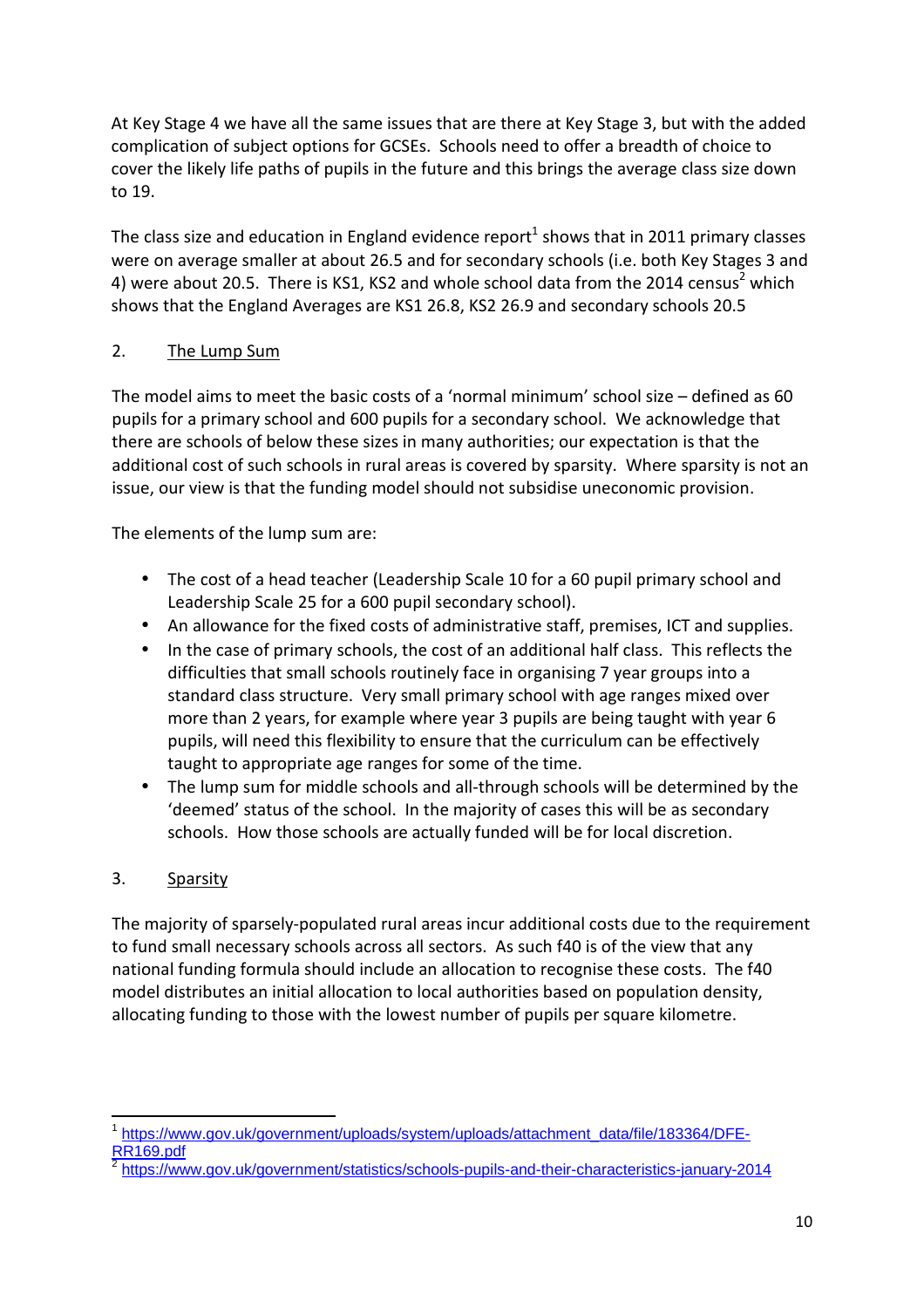However we do recognise that no single model can fully reflect the range of circumstances across local authority areas and as such there should be no restrictions on how a sparsity factor should be applied locally.

# 4. Deprivation

The deprivation factor seeks to reflect the additional needs of pupils from deprived backgrounds and uses free school meals (on the 'Ever 6' model) as a proxy indicator at a value of £1,500 per eligible pupil. The proposal is based on an assumption that the Pupil Premium will continue as a separate funding stream and at the 2014-15 level.

The above figure is in line with and in addition to the current Pupil Premium allocations and is broadly calculated on the following basis:

- £500 for the provision of a free school meal; and
- £1,000 for additional associated support costs

The declared aim of the Pupil Premium is to raise the attainment of disadvantaged pupils and close the gap between them and their peers. The government has been clear that Pupil Premium should supplement rather than replace existing deprivation funding.

# 5. Low Prior Attainment

The allocation aims to meet the cost of support for pupils with lower level SEN not covered by the Pupil Premium. The model allocates a flat rate sum for each eligible pupil. Eligibility is determined for low prior attainment as children who do not meet certain expected levels in the Early Years Foundation Stage (age 5) or at the end of Key Stage 2 (age 11) and is used as an indicator of high incidence SEN. This is not reflected in the 2014 MFL<sup>3</sup> averages, but it was felt that having a similar rate for both phases was an investment in early intervention.

We are very concerned about the reliability and consistency of data being used to determine funding allocations under the current system in this area.

# 6. English as an Additional Language

The model replicates the existing DfE allocation through the MFL mechanism. This simply reflects current national averages. Whilst not being strictly needs-based we feel relying on current spending is acceptable in this instance - circumstances experienced by schools across the country vary widely.

 $\overline{a}$  $3$  A mechanism used by DfE for allocation of funding to local authorities. It takes the national average of funding historically allocated by local authorities through their formula for a selection of the allowable factors and uses this to fund all local authorities – this has the effect of bringing some local authority funding up to a minimum level. However not all factors that LAs use are included in the funding mechanism and so local authorities must have the discretion to not pay the exact level that they have received directly to schools. LAs must use some of the funding to pay for the additional factors that are allowable and have the discretion to use values as they and their schools forum see fit in the local context.